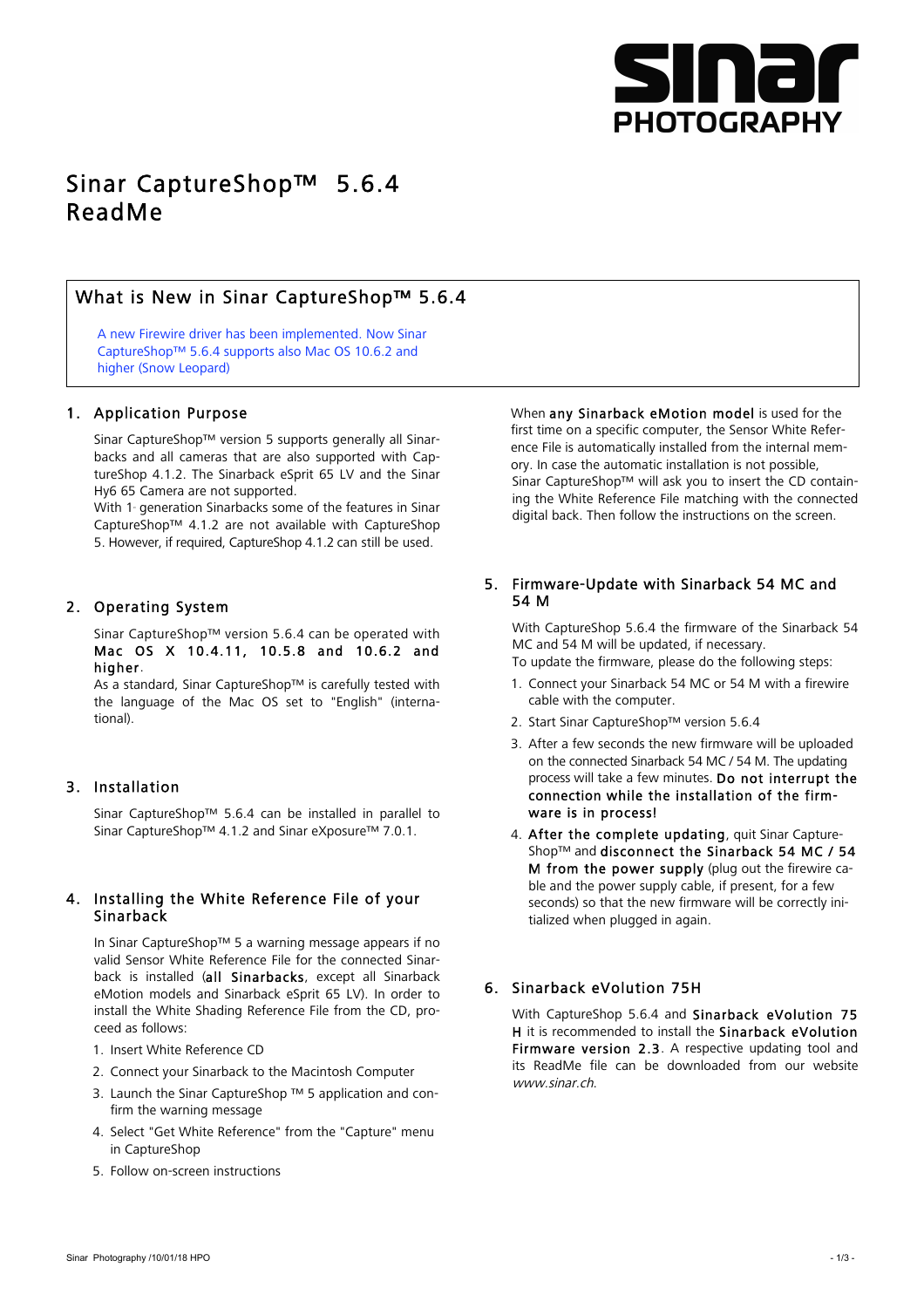

## 7. Sinar m

When Sinar CaptureShop™ 5.6.3 or higher is used with a Sinar m that is equipped with an earlier firmware version than 2.0 (see menu *Options* | Firmware Info) it is strongly recommend to update the firmware of the Sinar m and of all connected peripheral items (Mirror module for Nikon lenses, Sinaron Digital CAB lenses, Adapter plates 100 for Sinarback 54 S/H, SB 44 L/HR, SB 43 S/H, SB 23 L/HR).

When using the "Sinar m DB Aperture Control" or "Sinar m Lens Extension Rings" Sinar m firmware version 2.10 and higher is required.

A respective updating tool with version 2.20 and its

ReadMe file can be downloaded from our website www.sinar.ch

#### Notice:

- To be able to update the Sinar m firmware with a Sinarback 54 S/H or SB 43 S/H equipped with a firewire interface the above mentioned Sinarbacks must be featuring Sinarback firmware version 1.9 and higher.
- A Sinar m firmware update cannot be performed when any Sinarback eMotion model is connected.

### 8. Sinar Hy6

Bi-directional communication between Sinarback and Sinar Hy6 using CaptureShop 5.6.4 is possible with the following Sinarback types: Sinarback eVolution 75 H, Sinarback eMotion 75 LV/ 75, Sinarback eMotion 54 LV, Sinarback eMotion 22, and Sinarback 54 MC/54 M. For the various Sinarback types the following firmware versions are required:

1. Sinarback eVolution 75H can be operated with the Sinar Hy6 as of Sinar CaptureShop™ 5.6.3 and Sinarback eVolution Firmware 2.2 or higher. A respective updating tool and its ReadMe file can also be downloaded from our website www.sinar.ch.

2. Sinarback eMotion can be operated with the Sinar Hy6 as of Sinar CaptureShop™ 5.6.1 and Sinarback eMotion Firmware 5.0 or higher (current version is 5.09).

A respective updating tool and its ReadMe file can be downloaded from our website www.sinar.ch.

3. Sinarback 54 MC/54 M can be operated with the Sinar Hy6 as of Sinar CaptureShop™ 5.6.1.

A respective firmware update is done automatically when connecting the back to Sinar CaptureShop™ for the first time. To have the newly installed firmware initialized, after completion of the update, quit Capture-Shop and disconnect the Sinarback 54 MC / M from the power supply – plug out the firewire cable and the power supply cable, if present – and reconnect them after a few seconds.

4. For all Sinarback types listed above we recommend having Sinar Hy6 Firmware 2.11 or higher installed on your camera body. In the case of the Sinarback eVolution 75 H, Sinar Hy6 Firmware 2.09 and higher is required in order to be able to capture multishot images correctly.

If necessary, a firmware update can be performed via USB cable. A respective updating tool and its ReadMe file can be downloaded from our website www.sinar.ch.

### 9. Settings, Preferences etc.

Sinar CaptureShop™ 5 uses the Mac OS X standard locations for storing application preferences and settings. Global application preferences are stored in the user's Preferences folder, i.e. they are user specific. The file name is ch.sinar.captureshop.prefs

Other settings are stored in the Application Support folder. There are two Application Support folders:

- The first one is valid for all users (global). It resides in the Library folder in the root of your system hard disk.
- The second one is in the user's library folder. Files stored in this location are only valid for the specific user. If two files with same names are stored in the global and user specific location, the user specific file has priority.

#### 10. Color Management

With the Sinar CaptureShop™ 5 software ICC input profile are installed for all Sinarbacks. Alternatively, 1 generation Sinarbacks can also be operated with color calibrations made with CaptureShop version 4.1.2 and earlier. With these Sinarbacks custom color calibration can also be created with CaptureShop version 5. If you like to use color calibrations made with an earlier version of CaptureShop copy these calibrations into the corresponding Sinarback folder under

User/Library/Application Sup-

port/Sinar/CaptureShop/Calibration/ Color.

Subsequently re-start the CaptureShop application and select the color calibration in the Capture Panel under Input Profile.